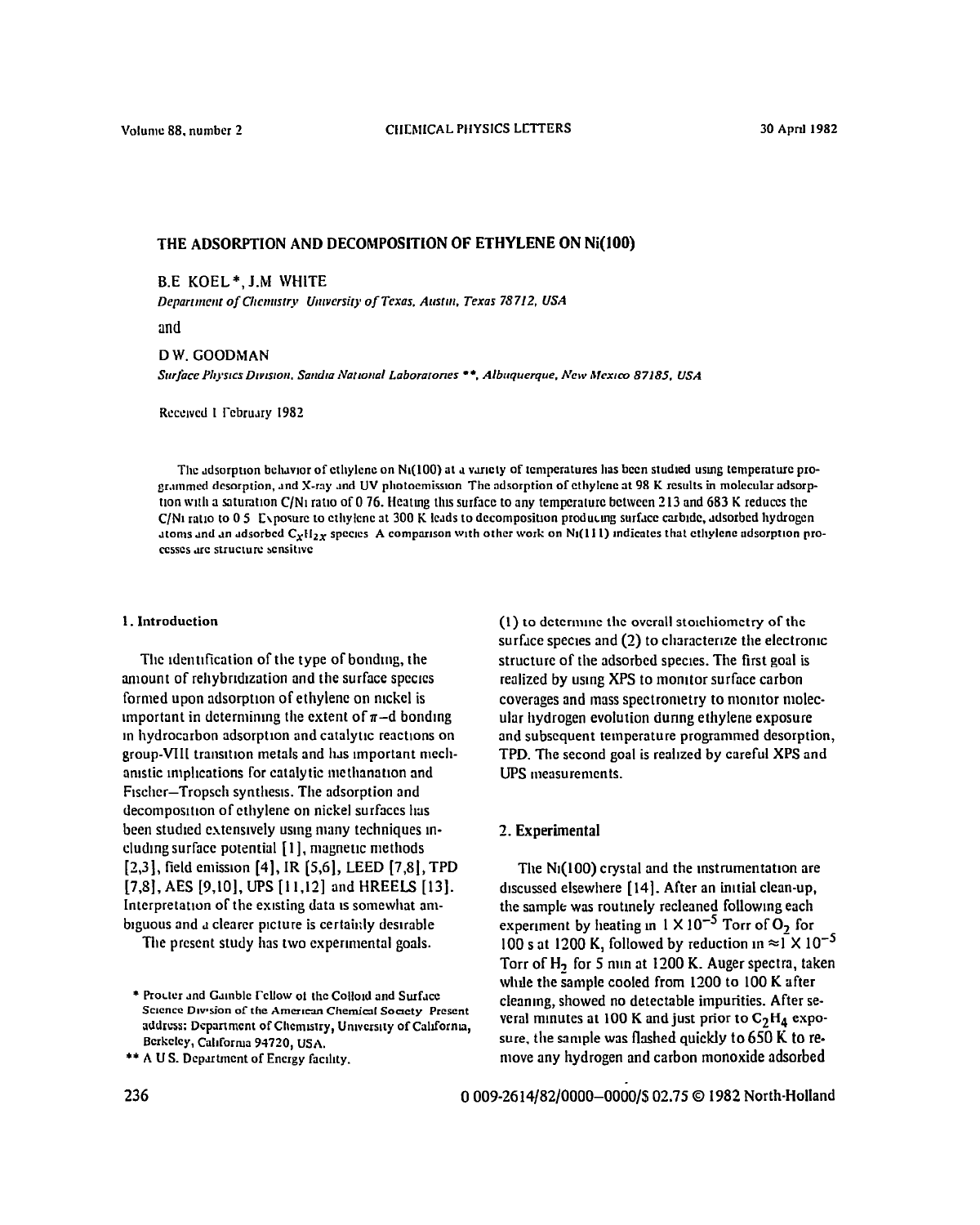**from** the background. **No more than 200 s clapsed m**  cooling from 650 to 100 K and beginning the  $C_2H_4$ **exposure, during which time the background pressure**   $was 4 \times 10^{-10}$  Torr.

Ethylene (CP, minimum purity 99.5%, Union Car**btde Corp., Ltndc Div.) was taken from a lccturc bottle and passed through a CO,(s)/acetone trap bcfore dosmg. It was introduced into the sample**  chamber through a stamless steel multichannel array doser nozzle. The sample was positioned directly in **front of the doser so the flux to the sample was lngh**  and the background pressure could be maintained in the low-to-mid  $10^{-8}$  Torr range thereby reducing  $H_2$ , **and other background gas, coadsorptton effects.** 

Standard TPD experiments were done by resistive**ly heating the Ni( 100) crystal. In warm-up cxperimerits, the sample, presaturated by exposure to 40 L**  of  $C_2H_4$  at 100 K, was heated slowly ( $\approx$  60 s) to a **destred temperature and then retooled to 100 K for**  spectroscopic analysis During heating and cooling **the total background pressure never exceeded 6**   $\times$  10<sup>-10</sup> Torr and calculations indicate that readsorp**tion of ethylene from the background dunng XPS measurements (30 min/XPS spectrum) was at most a 5% effect.** 

**When the sample was exposed to cthylenc at various other temperatures. saturation was reached with a 40 L exposure. When the exposure tempcrdture was 273 K, the sample was cooled to 100 K for analysts. When the exposure tempcraturc was dbovc 3 10 K, the analysis temperature was 3 IO K In both**  cases, the background pressure was less than 5  $\times 10^{-10}$  Torr.

For UPS, the cylindrical mirror analyzer (CMA) **pass energy was 25 eV (** $\Delta E = 0.4$  **eV) and the spectra** were stored digitally using 0.078 eV/channel in a mul**ttchnnnel analyzer (MCA). With respect to the sample normal, the photons were tnctdent at an angle of 77'. The CMA was operated in an angle-Integrated mode, the collection angles spannmg the range 12-72' and averaging 50'. The He** I **and He II spectra for the warm-up expermlents were taken sequentially with the source operated to maxtmtze the intenstty of the**  line used, 182 kHz and 40 kHz at the N<sub>I</sub> d-band **maximum, respectively.** 

**The XI'S spectra were obtained usmg an At Ka source operated near 600 W (IO kV, 60 mA). With respect to the sample normal, photons were Incident**  at 67<sup>°</sup>. The detection geometry was the same as used for UPS The CMA pass energy was 50 eV ( $\Delta E =$ **0.8 cV)** The total instrument resolution was  $\approx$ 1.2 eV due to the broad (0.9 eV) X-ray source linewidth. **The spectra were taken using 0.078 cV/channcl at**  the MCA, stored in a minicomputer and subsequently smoothed using a polynomial least-squares routine [ **151. The bindmg encrges (BEs) arc rcfcrcnccd to**   $E_r$  = 0.0 eV and the calibration was frequently checked by measuring the position of the  $Ni(2p_{3/2})$ **pc~k and dcfinrng IIS BE to be 852.2 eV** 

## **3. Results and discussion**

#### **3.1.** *Terrrperatwe prograrrwml dcsorptiort (TPDJ*

**FIN. I shows scvcral cxpermients for cthylcnc**  adsorption on N<sub>1</sub>(100) at various temperatures This work, and that shown in fig. 2, are part of a more



Fig. 1. (A)  $H_2$  TPD spectra following saturation ethylcne **exposure to N<sub>1</sub>(100) at various temperatures as indicated (B)** H<sub>2</sub> evolution during exposure of Ni(100) to ethylene at varlous **tcmpcrrlurcs** JS **mdicatcd.**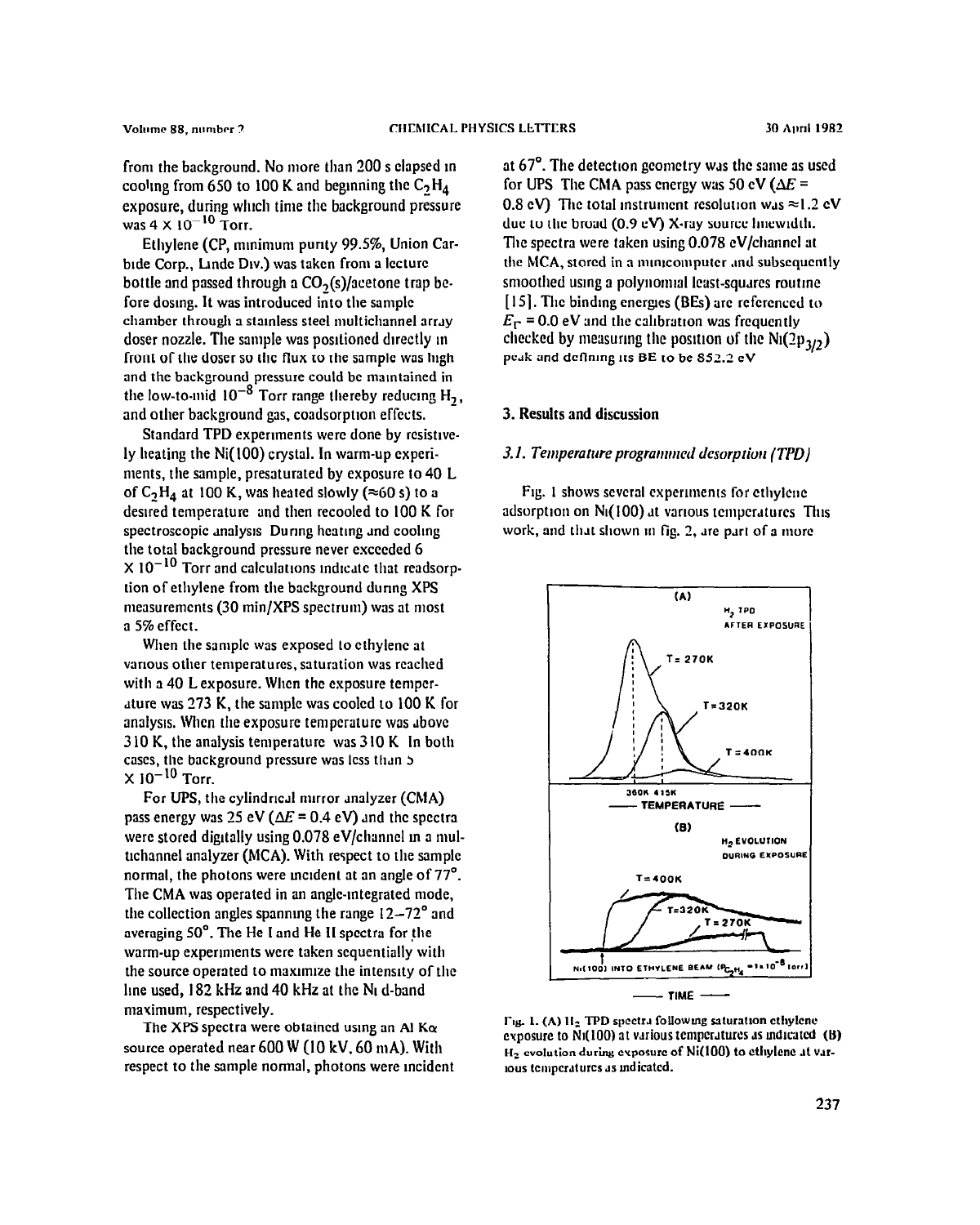



**Tlg 2 Comparison of Hz TPD followmg c\Posure (A) and**  the H<sub>2</sub> evolution during exposure (B), for ethylene and ace**tylcnc doses onto NI( 100) at 320 K.** 

extensive separate study that will be published clsewhere  $[16]$ . Fig. 1B shows that for  $C_2H_4$  exposure at 270 K, no detectable  $H<sub>2</sub>$  is desorbed initially. Thus the overall initial surface stoichiometry is H/C = 2. With continued exposure, some hydrogen is evolved mdlcatmg ethylene decomposition. After saturation at 270 K, TPD **shows,** m fig. IA, two desorption **peaks, 360 and 415** K. The **peak at 360** K is due to **H**(a) on N<sub>1</sub>(100) [17,18] and that at 415 K **is due to the decomposition** of a surface species containing both hydrogen and carbon [16].

Fig. 1B also shows that no H<sub>2</sub> is mittally evolved for ethylene exposure at 320 K. However, after an mduction period, a significantly larger amount of hydrogen desorbs than when the temperature is 270 K. Subsequent thermal desorption, fig. I A shows only one desorption peak at 415 K. Ancillary experiments showed that the 415 K desorption peak **IS**  populated initially for both 270 and 320 K exposures. **The** lack of hydrogen evolution with Its concomitant filling, determines the stoichrometry of the 415 K desorption state to be  $C_xH_{2x}$ . Thus, exposure of

ethylene to N1(100) at 320 K results in decomposition of the ethylene to form a surface carbide and a  $C_xH_{2x}$  species. The total amount of  $H_2$  associated with the 415 K TPD peak is 21% of the saturation amount of hydrogen adsorbed on clean NI( 100) at 270 K ( $\theta_H$  = 0.7 monolayer (ML), based on the surface density of Ni atoms [19]). Thus, the coverage of surface  $C_xH_{2x}$  is less than 0.1 ML.

When the exposure temperature is 400 K, fig. 1 shows that H<sub>2</sub> evolves immediately indicating that the  $C_xH_{2x}$  species, giving rise to the 415 K  $H_2$ desorption, is unstable at low coverages and 400 K and decomposes to give H(a) which recombines and desorbs.

When acetylene is exposed to  $Ni(100)$  at 320 K, fig. 2B SIIOWS that no hydrogen evolution occurs imtially. TPD, after saturation exposure, fig. ?A, **shows**  multiple  $H_2$  desorption peaks, one of which (415 K) is hke that observed for ethylene, the others indicating the formation and decomposition of a CH<sub>-spe-</sub> cles which is not a slgntficant contributor m the case of ethylene.

### 3.2. *X-ray photoelectrorl spectroscopy (XPSJ*

**XPS** was used to measure the carbon coverage,  $\theta_{\text{C}}$ , and to detect chemical changes In the adlayer with sample temperature. Since the XPS core level intensity is directly proportional to the atomic concentration m the surface layer and since no significant change occurs *In* deep, atomic-hke core-level photoemlsslon cross sections for different chemical environments comparison of the total C(Is) Intensity from a CO-saturated N1(100) surface at 98 K with that for adlayers from C<sub>2</sub>H<sub>4</sub> adsorption gives an absolute determnation of the carbon coverage m the latter. The saturation coverage of CO,  $\theta_{CO \text{ cut}}$ , is 0.69 ML on Ni(100) at 98 K 1201. Intrinsic and extrinsic loss processes which remove intensity from the mam peak and give satellite structures were accounted for approximately in these experunents by taking a 20 eV wide spectrum in the C(ls) **region and integrating the mtensity above a linear background function throughout this range.** 

Fig. **3** and table 1 summarize the XPS results **for**  several warm-up experiments followmg a saturation  $C_2H_4$  exposure at 98 K. Compared to the saturation CO signal, the total C(ls) intensity measured for sa-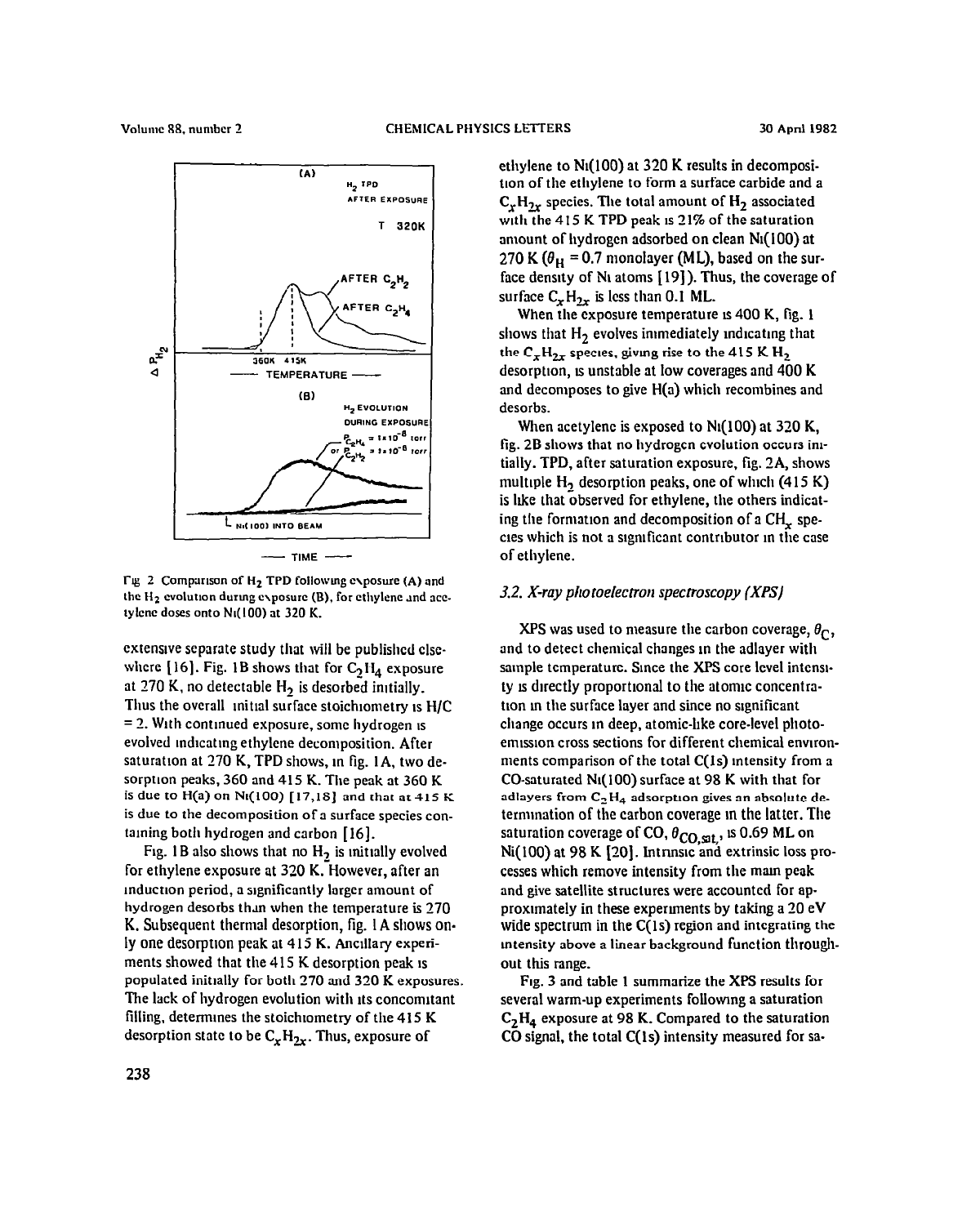

**t?g. 3. C(ls) XPS** spectra alter **saturation** clposurc **of CzHJ**  to N<sub>1</sub>(100) at 98 K and after incremental heating

turation  $C_2H_4$  at 98 K is  $1.10 \pm 0.10$  giving an absolute carbon coverage of 0 76 ML. Since the adsorption is molecular at this temperature, the saturation

ethylene coverage is 0.38 ML. For NI( 100) then, WC have  $C_2H_4(sat)/H_2(sat) = 0.38/0.7 = 0.54$  which is in excellent agreement with published data for ethylene on tungsten [21].

Warming the saturated surface rcduccs the carbon coverage, presumably due to desorption of ethylcnc, and  $\theta_C$  drops to 0.5 ML within experimental error for any temperature between 213 and 683 K. When the clean N<sub>1</sub>(100) surface is exposed to  $C_2H_4$  at temperatures 273-683 K,  $\theta_C$  is always  $\approx$ 0.58 which is larger than **reached** at **these tempcraturcs for the**  warm-up experiments  $(0.5)$ , but less than the maximum carbon coverage (0.76) reached for  $C_2H_4(u)$ at 98 K.

We note that ethylene adsorption on N<sub>1</sub>(100) gives a  $c(2 \times 2)$  LEED pattern at 80 K [12] and at room temperature [10]. Prolonged exposure at room temperature produces a  $p(2 \times 2)$  pattern [10]. If the same species were present in these two cases, a  $c(2 \times 2)$  pattern having a larger surface concentration should follow the  $p(2 \times 2)$ . Our results show that the carbon coverage is near 0.5 ML at saturation. This indicates that the  $p(2 \times 2)$  structure (coverage = 0 25 ML) is associated either with a species containing two carbons [32], or a significant amount of disordered species when the  $p(2 \times 2)$  pattern appears.

The peak positions and full width at half maximum (fwhm) values for the spectra of fig. 3 are also summarized in table 1. Saturation ethylene coverage at 98 K gives a  $C(1s)$  peak at 283.8 cV BE. Shifts

Table 1 XPS C(1s) binding energies, peak widths, peak areas and carbon coverages for C<sub>2</sub>H<sub>4</sub> on Ni(100)

| Condition<br>(a) 40 L C <sub>2</sub> H <sub>4</sub> at 98 K<br>$(b)$ heated to:<br>175 K |       | $C(1s)$ BC (cV) $^{3}$ | fwhm (eV)          | Total $C(1s)$ area $b)$ | $\mathfrak{o}_C$ <sup>c)</sup> |
|------------------------------------------------------------------------------------------|-------|------------------------|--------------------|-------------------------|--------------------------------|
|                                                                                          |       | $283.8 + 0.1$<br>283.8 | $2.1 + 0.1$<br>2.1 | $1,00 + 0.05$<br>088    | 076<br>067                     |
|                                                                                          |       |                        |                    |                         |                                |
| (d)                                                                                      | 273 K | 2835                   | 24                 | 063                     | 0.48                           |
| (c)                                                                                      | 353 K | 2830                   | 2.1                | 063                     | 048                            |
| (f)                                                                                      | 453 K | 282.9                  | 21                 | 061                     | 046                            |
| (g)                                                                                      | 863 K | 2829                   | 20                 | 058                     | 0.44                           |
| (h) 40 L C <sub>2</sub> H <sub>4</sub> at 273 K                                          |       | 2834                   | 2.3                | 0.76                    | 0.58                           |
| O)                                                                                       | 353 K | 282.9                  | 20                 | 068                     | 0.55                           |
| G)                                                                                       | 453 K | 283.0                  | 2.0                | 080                     | 061                            |
| $\left( k\right)$                                                                        | 683 K | 2830                   | 21                 | 080                     | 061                            |

 $^{4}$ ) Referenced to  $E_F = 0.0$  eV and Ni  $2p_3/2 = 852.2$  eV BE

**b, Normalized IO unity for condlbon (a).** 

<sup>c</sup>) Referenced to  $\theta_{CO}$  = 0.69 ML for saturation CO adsorption and 98 K [22]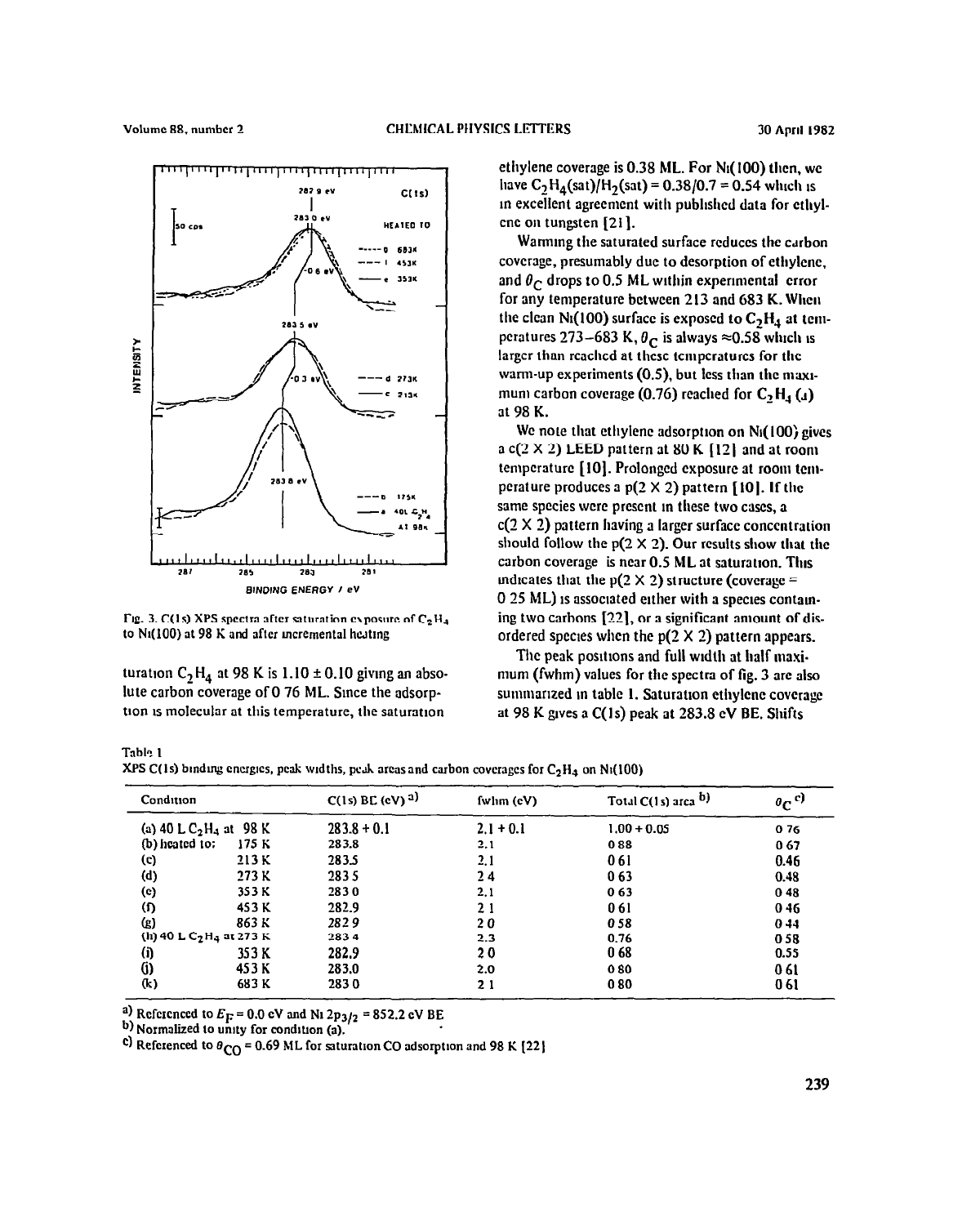are observed in two regions for both the warm-up **and saturation exposure experiments. (I) between 175 and 213 K and (2) between 273 and 353 K. The peaks a1 283.S and 282 9 cV BE are identified with molecularly adsorbed C,H, and a surface carblde, respccnvely. The fwlm of all the peaks IS nearly constant at 2.** I **cV, except for spectra taken at 273 K, mdicatmg tlut only one type of surface carbon dominates at tlic various sample temperalures. This**  result is only qualitative because the BE shifts which **occur in hydrocarbon decomposition processes are mall so that species present in small concentration**  cannot be resolved.

**As noted above, the situation at 273 K is somewhat different Here, the fwhm of the C(1s) peak is 0 3 eV larger than for the other cases. This IS taken JS an mdlcatlon of at lcast two dlstmctly dfferent envlronments for the surface carbon that is present.** 

**Both XPS and UPS (see below) show that distinct changes m the elcctronlc structure occur durmg**  warm-up to 213 K or higher. This is attributed to de**hydrogenation and is consistent with the TPD results.**  The XPS peak at 283.5 cV is assigned to a C, H<sub>2r</sub> spe**cies on the basis of the TPD results. The observed**  chemical shifts are not explainable in any simple **fashion smce changes m the final state relaxation with**  surface condition complicates any interpretation **based on charge transfer m the initial state. Thus, the 0.5 eV shift that occurs between 273 and 353 K could indicate different chemical species or simply a change m screenmg of the core IIOIC due to hydrogen desorption. The latter explanation is consistent with the TPD results which suggest that, at both tempern**tures, surface carbide and  $C_xH_{2x}$  coexist.

## **3.3.** *Ultraviolet plrotoo~~issioir spectroscopy (UPS)*

**Photoemlsslon spectra obtained with He** I **and Hc II radiation followmg saturation exposure to ethyl-**CIIC at **98 K and subsequent warm-ups are shown in figs 4 and 5 respectively. The plots are difference spcctla - adsorbate-covered NI mmus clean Ni, without any scaling of intensities. After the 98 K exposure, peaks are located and assigned as follows:**   $\pi_{\text{CC}}$ , 4.7;  $\pi_{\text{CH}_2}$ , 6.7;  $\sigma_{\text{CH}_2}$  and  $\sigma_{\text{CC}}$ , 8.4;  $\pi_{\text{CH}_2}$ , 9.6 and  $\sigma_{CH_2}$ , 13.1, all in the form [orbital designation. **BE(eV)]. In addition, redrstributed emission in the NI d-band region causes sharply decreased intensity** 



 $\Gamma$ **g** 4. Photoemission difference spectra ∆N(E) obtained with He I radiation after saturation exposure at 98 K to  $C_2H_d$ , spectrum (a), and subsequent warm-up to various tempera**turc?s, spectra (b)-(d)** 

**around 0.4 eV and a feature at 2.7 eV. The above**  assignments are consistent with molecular adsorption **and were made usmg the notation of Jorgensen and Salem [23] and by comparison with the gas-phase spectrum [24] assummg that chemlsorption does not alter the order of the Ionization potentials. The levels observed after chemaorption undergo only small relative shifts from the gas phase with the ex**ception of the highest-lying  $\pi$  level which undergoes **a differential shift of 0.4 eV to higher BE upon ad**sorption. Thus, the bonding is primarily due to a  $\pi$ **orbital interaction [25].** 

**Wamling the saturated surface to 260 K, figs. 4b and Sb, results in structure between 4.7 and 8.4 eV wth the most prominent peak located at 8.4 eV in both He** I **and He II. In the latter spectrum a peak at 11.2 eV IS also observed. Enhzmced emission in the**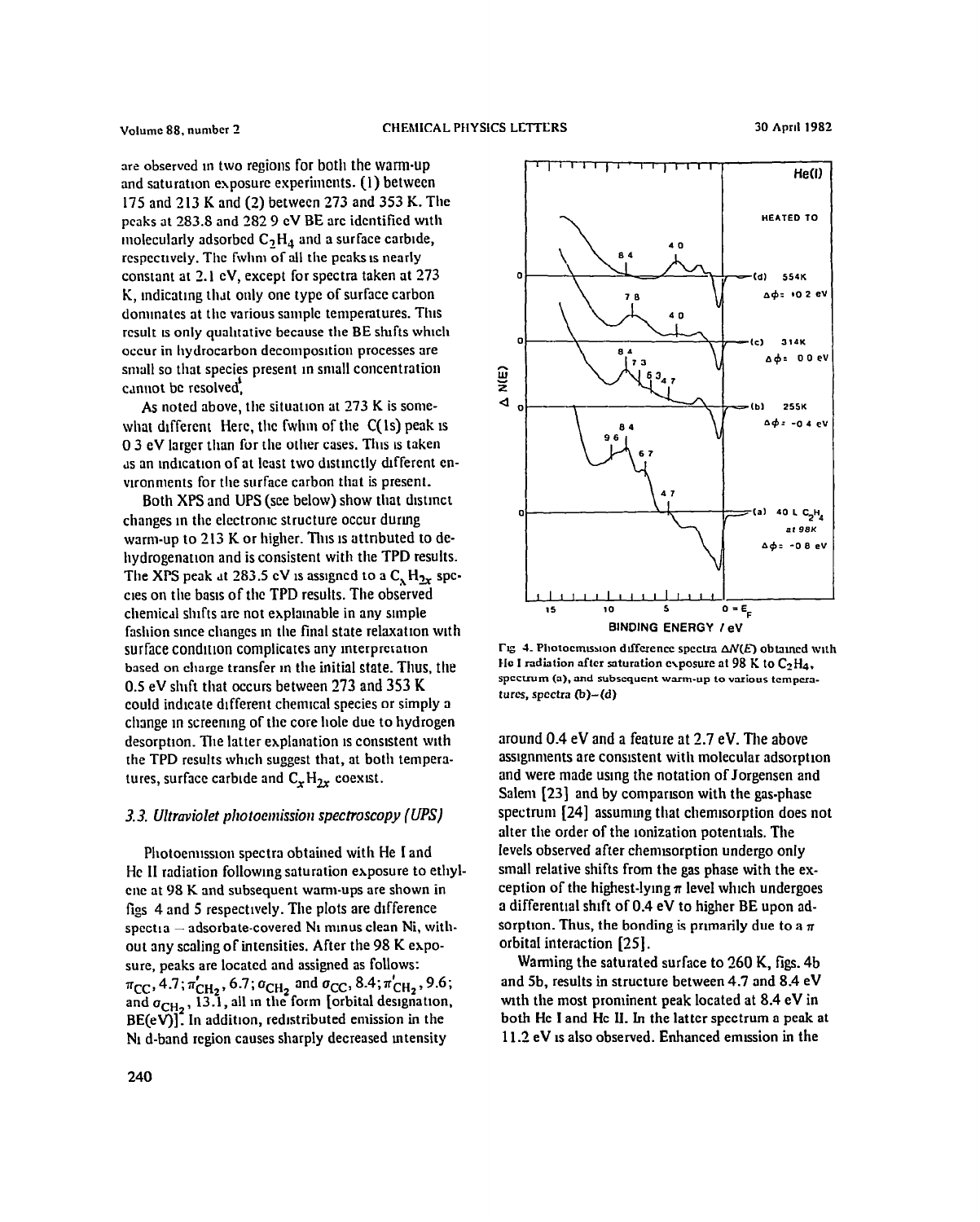

**I-I& 5. Photocmssmn dlffcercnce spccuz~ obtnmcd with lie 11**   $r_{\text{add}}$  atter saturation exposure to  $C_2H_4$  and subsequent **\\ arm-up ill 111 fig. 1** 

region **around 2** eV IS partially due to H(a) and the loss of total intensity reflects the desorption of  $C_2H_a$ during warm-up. Further changes occur durmg warming to 315 K, figs. 4c and 5c, to give a broad peak in **the 1** l-12 eV **region of the** He II **spectrum and pe&s at 7.8 and 4.0** eV in both spectra. Emission m the d-band **region of Nt also changed. Heating to 560 K,**  figs. 4d and 5d, results in peaks located at 12.3, 8.4 and 4.0 eV wth increased emusion m the d-band region. This spectrum is characteristic of surface carbide.

It **is drfficult to interpret these spectra m detail, especially** since the TPD results mdlcatc the presence of both  $C_xH_{2x}$  and surface carbide when the surface is given a saturation exposure at temperatures less than 415 K. However, the results are in qualitative agreement with those **of** Horn et al. [ 121 who used the He I in an angle-resolved mode to study  $C_2H_4$ 

**ndsorption on Na(100) ot 80 K. In warming from SO 10** 273 K, **they obscrvcd a gradual decrease in total adsorbatc intcnstty and a new peak** at I I eV. in addItion they found peaks at 8.3 and 6.6 eV after warmmg lo 273 K. After warmmg to 273 K the I I CV peak was accompanied by a broad weak feature lymg between 6 and 8.5 eV. Horn et al. [ 121 also found, like us, that ethylene and acetylene adsorption leads to different species on Ni(100). This contrasts with work on  $N_1(111)$  [25,26] which indicates that, at room temperature, the same surface species are formed from both adsorbates. These variations with surface structure are consistent with the TPD results dlscusscd above.

### 4. Summary

The results of this study may be summarized as follows.

(1) Exposure of  $C_2H_4$  to N<sub>1</sub>(100) at 98 K gives molecular adsorption and, at saturation,  $\theta_{C_2H_4}$  = 0 38 or  $\theta_C$  = 0 76 ML. Heating to any temperature between 213 and 683 K reduces  $\theta_C$  to  $\approx$ 0.5 ML due to ethylene desorption.

(2) At 300 K decomposition of ethylene produces a surface carbide,  $H(a)$  and a  $C_xH_{2x}$  species.

\_ (3) **Results which mdlcarc that ethylene and**  acctylene adsorption give different surface species  $[12]$  are confirmed. Since N<sub>1</sub> $(111)$  results  $[25,26]$ indlcatc that cthylcne and acetylcnc lead to the **same surface species, we conclude that ethylene and**  acetylene chemisorption and/or reaction is structure sensitive. These results have potential implications for the interpretation of structure-sensitive hydrocarbon reactions.

## Acknowledgement

Partial support by the Robert A Welch Foundation 1s gratefully acknowledged by JMW.

# References

- [I I **R. Dus and W. Lwwsk~. Surface SCL 85 (1979) 183.**
- [2] P.W. Selwood, Adsorption and collective paramagnctism (Academic Press, New York, 1969)